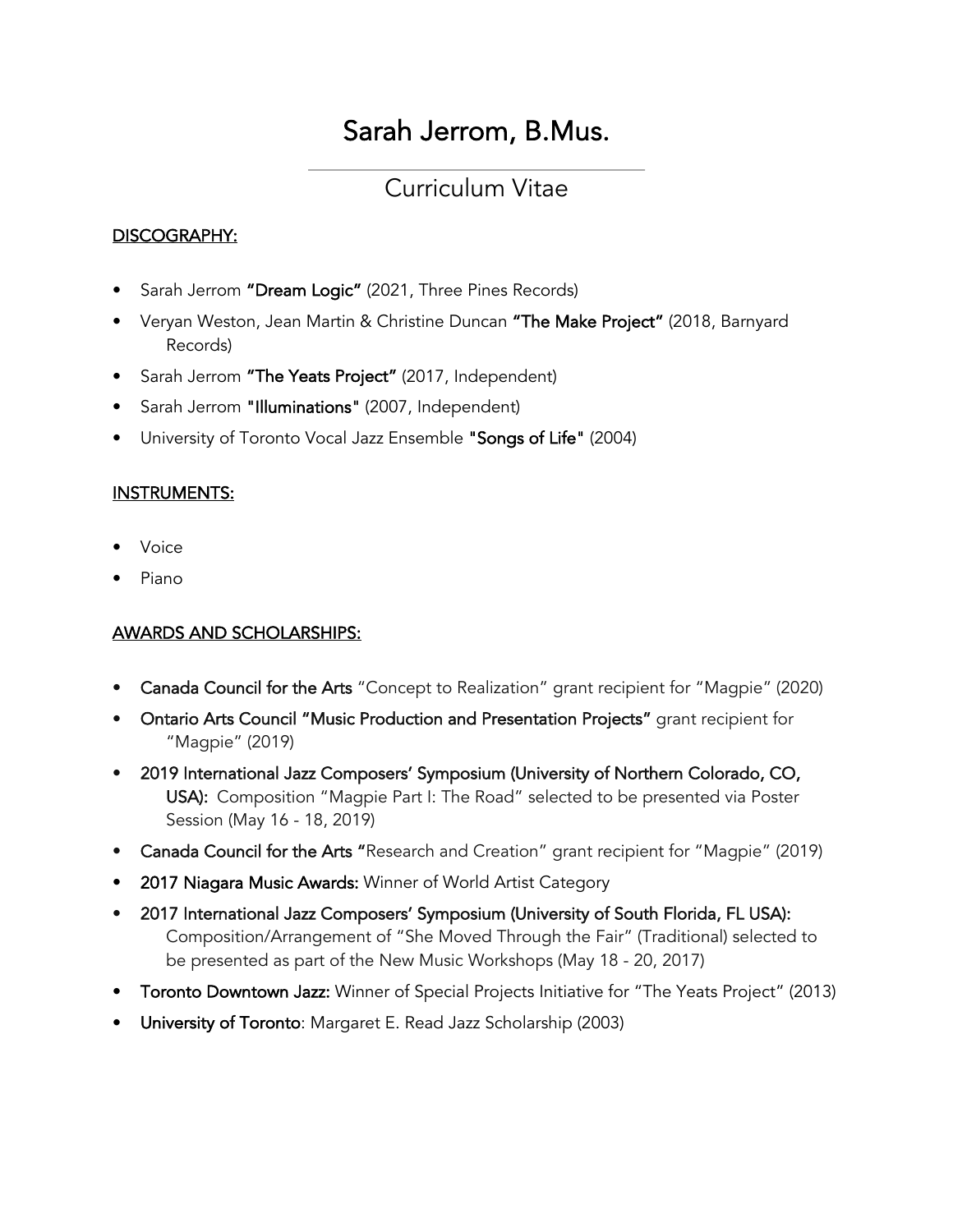#### SPECIAL HEADLINER PERFORMANCES:

- Twilight Jazz Series/Niagara Jazz Festival livestream, St. Catharines "Dream Logic" CD Release Hometown Show (2021)
- In The Soil Arts Festival (2019) as Sarah Jerrom's Dream Logic
- Niagara Jazz Festival (2018, 2015) as Sarah Jerrom's Dream Logic and as Sarah Jerrom
- Sarah Jerrom & Christine Bougie Play the Music of Joni Mitchell, Mahtay Cafe & Lounge, St. Catharines (2017)
- Jazz @ Oscar's Series, Arbor Room, University of Toronto (2016, 2012, 2009)
- Array Space, Toronto as Sarah Jerrom: The Yeats Project (2015)
- Brock University's Centre For The Arts, Sean O'Sullivan Theatre, St. Catharines as Sarah Jerrom: The Yeats Project (2015)
- Twilight Jazz Series, Mahtay Café & Lounge, St. Catharines (2018, 2014)
- The Music Gallery, Toronto as Sarah Jerrom: The Yeats Project (2013)
- Lakefield Jazz, Art & Craft Festival (2012, 2009)
- Egmore Museum, Chennai, India with the Swarnabhoomi Academy of Music Faculty Performance (2010)
- Richard Bradshaw Amphitheatre, Toronto (2010, 2008)
- The Club, Banff Centre for the Arts (2008)
- Lula Lounge "Illuminations" Toronto CD Release (2007)

# OTHER PERFORMANCES:

• Soloist and section leader at Kimbourne Park United Church, Toronto (2003 – 2018)

#### ENSEMBLE HISTORY:

- Composer and vocalist for "Dream Logic" (2018 present)
- Composer, arranger and vocalist for "The Yeats Project" (2013 present)
- Leader of various Sarah Jerrom ensembles (duo, trio, quartet, etc.)
- Alex Samaras' vocal group, GREX (2013 2014)
- Swarnabhoomi Academy of Music Faculty Ensemble (Chennai, India 2010)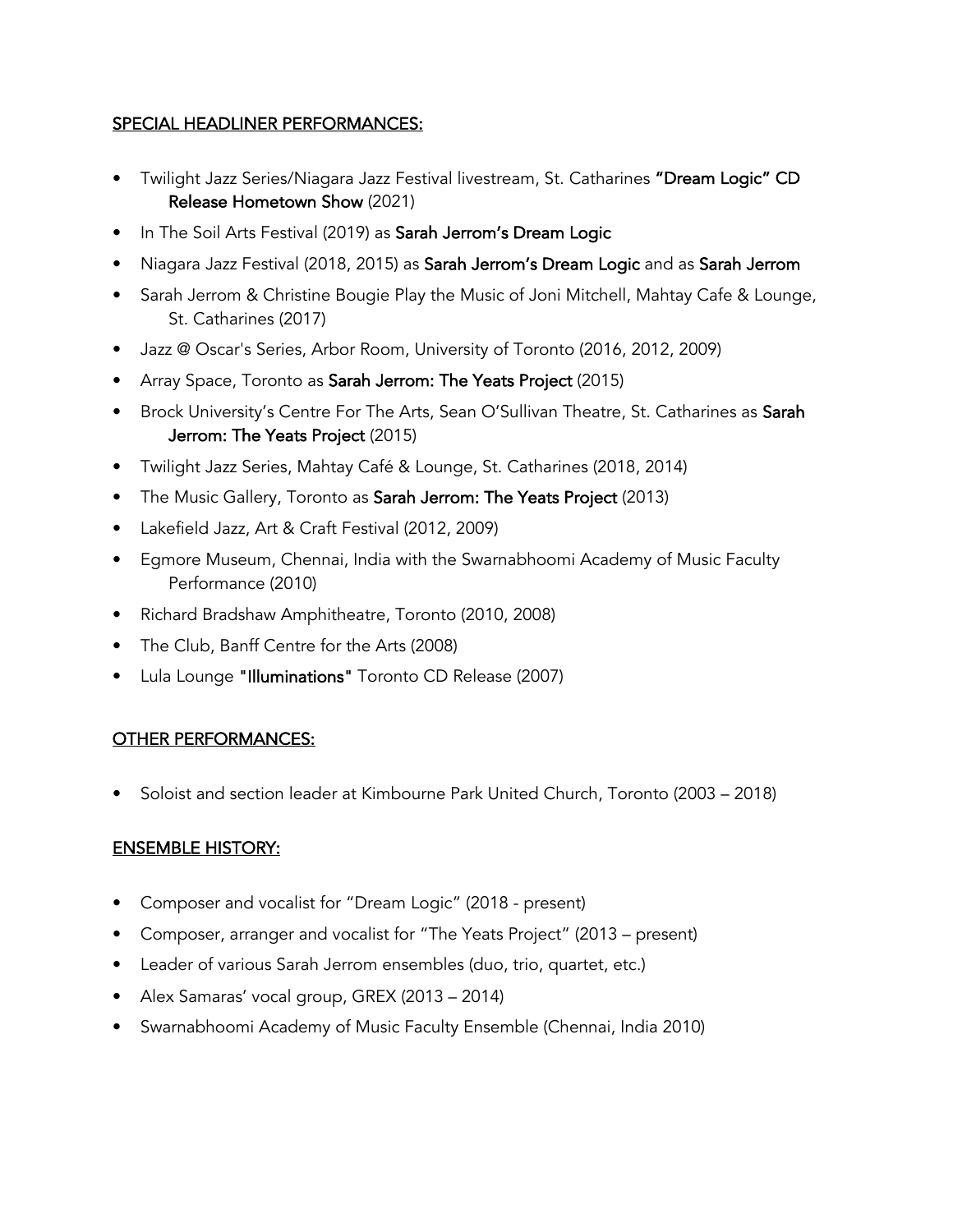#### COMPOSITIONS:

• Magpie (unreleased):

Story, words & music by Sarah Jerrom A seventy-five-minute suite for large ensemble:

- "Part I: The Road"
- "Part II: For Joy"
- "Part III: Circling Feathers"
- "Part IV: The White Elk"
- "Part V: Nest Predator"
- "Part VI: Carrion"
- "Part VII: The Mountain Cries"
- "Part VIII: Crystallization"

#### • The Yeats Project (released 2017):

Composition and arrangements by Sarah Jerrom; words by W.B. Yeats

A song cycle orchestrated for a nine-piece chamber jazz ensemble (voice, violin, viola, cello, double bass, trumpet/flugelhorn, bass clarinet, piano, drums)

Featured poems:

- "A Coat"
- "Adam's Curse"
- "Death"
- "He Wishes For The Cloths Of Heaven"
- "The Choice"
- "The Lake Isle of Innisfree"
- "The Stolen Child"
- "Meru"
- "Sailing Into Byzantium"
- "Stream and Sun At Glendalough"
- "To A Friend Whose Work Has Come To Nothing"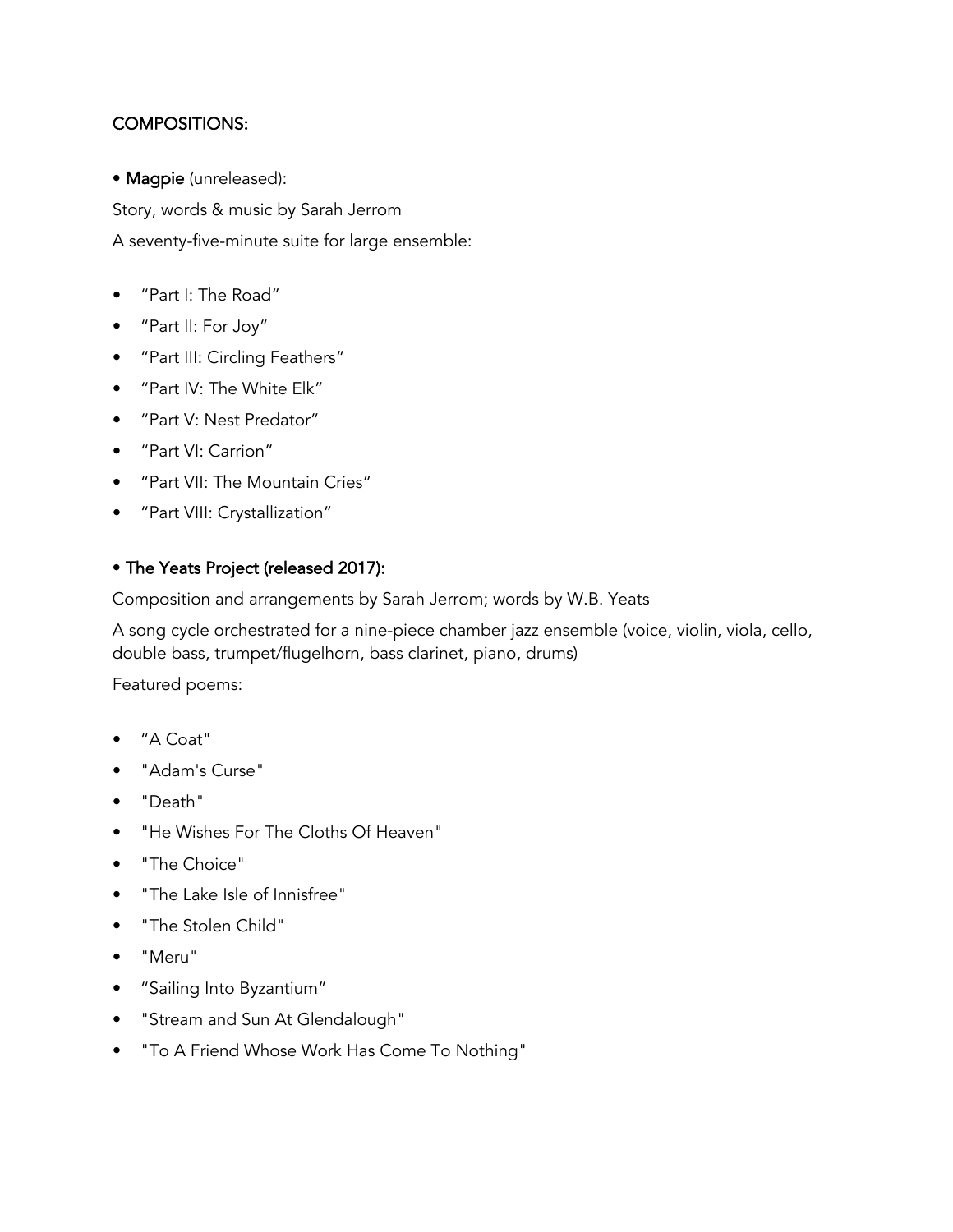### OTHER COMPOSITIONS, ARRANGEMENTS AND LYRICS:

- "Things That Came Out Of The Sea" (2019)
- "The Persistence of Water" (2019)
- "Memorabilia" (2019)
- "Fergus" (2019) words by Laura Lind, music by Sarah Jerrom
- "Accolade Parade" (2018)
- "Snowblind" (2018)
- "Fata Morgana" (2018)
- "Rose" (2017)
- "Tiny Lights" (2018)
- "The Unmarked Road" (2016) vocal SATB score with rhythm section
- "Apple Tree Carol" Traditional; arr. Sarah Jerrom (2016)
- "She Moved Through The Fair" Traditional; arr. Sarah Jerrom (2015); released on "The Yeats Project" (2017)
- "Wheel Remember" (2014)
- "Sleeping Buffalo Rises" (2008)
- "Illumination" (2005)
- "Dusty Nugget" music by Brad Mehldau, lyrics by Sarah Jerrom (2006); released on "Illuminations" (2007)

#### VOCAL JAZZ AND CHORAL ARRANGEMENTS:

- "Cloudbusting" (Kate Bush, arr. Sarah Jerrom 2017)
- "Dear Prudence" (Lennon/McCartney, arr. Sarah Jerrom 2016)
- Various choral arrangements for Choir Nation as Musical Director (2016 2019)
- "Across the Universe" (Lennon/McCartney, arr. Sarah Jerrom 2005) Performed in 2005 by the University of Toronto Vocal Jazz Ensemble Performed in 2006 by 'Nuf Said (led by Scott Leithead, Edmonton, AB)

#### MUSIC EDUCATION:

• Private Composition Studies (2009 – present) Christopher Smith (2020 - 2021) Christine Jensen (2020)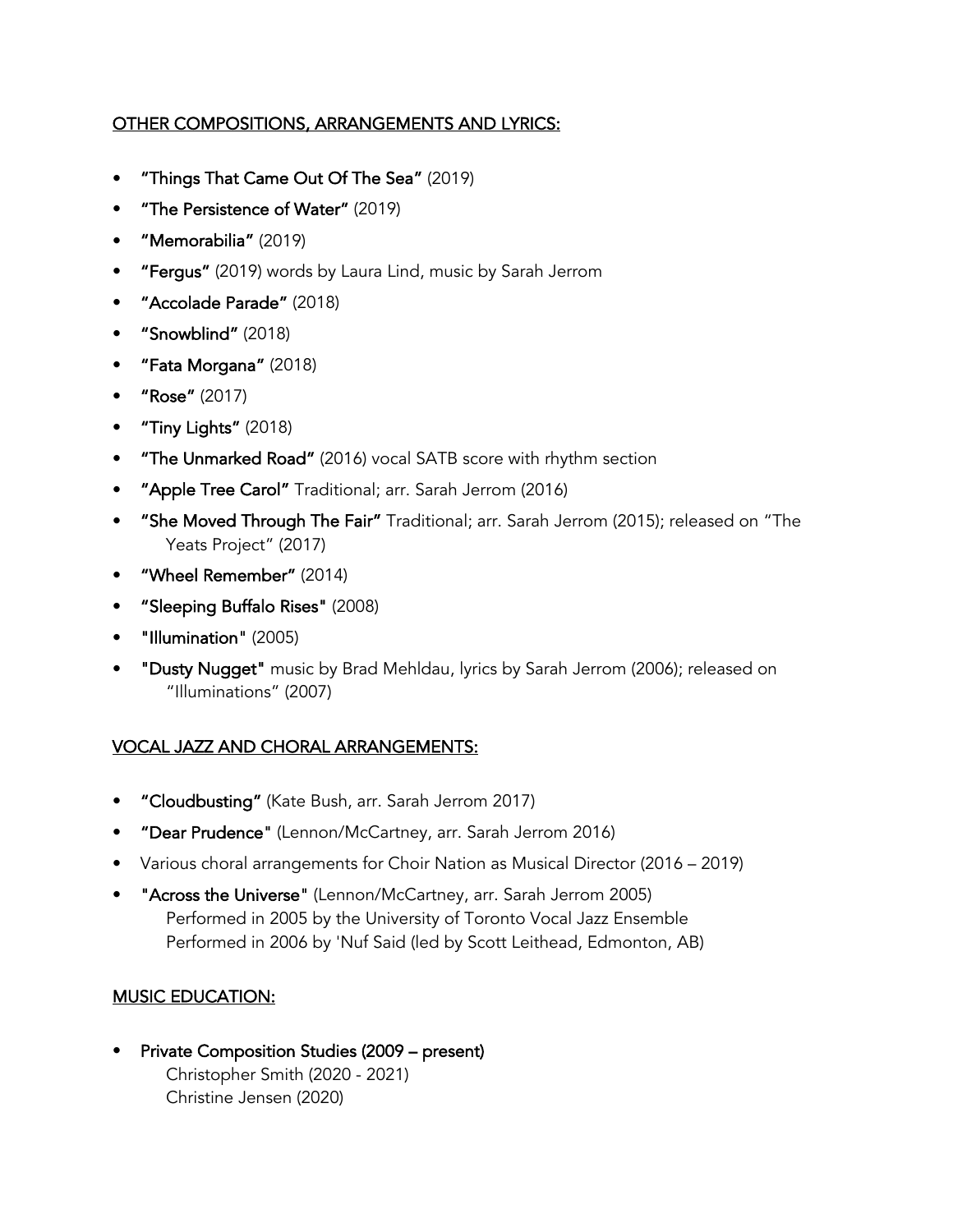Rick Wilkins (2018) Andrew Downing (2009 - 2011)

- The LoVetri Institute at Baldwin Wallace Conservatory Online (2020) Somatic Voicework™ Soul Ingredients with Dr. Trineice Robinson-Martin
- The Banff Centre for the Arts Winter Music Residency (2018) Composition Residency with guest faculty Dave Douglas and Caroline Shaw
- The LoVetri Institute at Baldwin Wallace Conservatory (2017) Somatic Voicework™ Review Levels II & III
- Shenandoah University CCM (Contemporary Commercial Music) Institute (2013) Somatic Voicework™ Certification Levels I, II, & III.
	- Private Voice Studies (2005 present) Theo Bleckmann (2021 – present) Jeanie LoVetri (2013 – present) Tom Schilling (2008 - 2011) Melissa Stylianou (2005 - 2007)
- The Banff International Program for Jazz and Creative Music (2008) Studied and performed with Dave Douglas, GP Prasanna, and Ingrid Jensen

# • University of Toronto (1998 - 2005)

Graduated with a Bachelor of Music in Jazz Performance (2005) Studied jazz with Paul Read, Phil Nimmons, Terry Promane, Lisa Martinelli, Christine Duncan, Heather Bambrick, Kevin Turcotte, Kirk MacDonald and Chase Sanborn (2001 - 2005)

Sectional leader for the University of Toronto Vocal Jazz Ensemble (2004 - 2005) Studied classical voice performance in the studio of Professor Darryl Edwards (1998 - 1999)

# • The Royal Conservatory of Music (1985 - 1997)

Performed in many Kiwanis Festivals for voice, piano and speech arts as well as other recitals and competitions Completed Grade 7 piano (1996) Studied with Eunice MacMillan (piano) and Kay Chitty (voice)

# TEACHING EXPERIENCE:

- Private Studio: Vocal Instructor (beginner advanced) and Piano Instructor (beginner intermediate) (2005 - present)
- Humber College Substitute teaching for Intro Theory Class (fall semester 2018), Intro Jazz Vocal Ensemble (winter semesters 2018, 2019, 2020), private voice students (fall semester 2018, winter semester 2019)
- Choir Nation Musical Director (April 2016 2019)